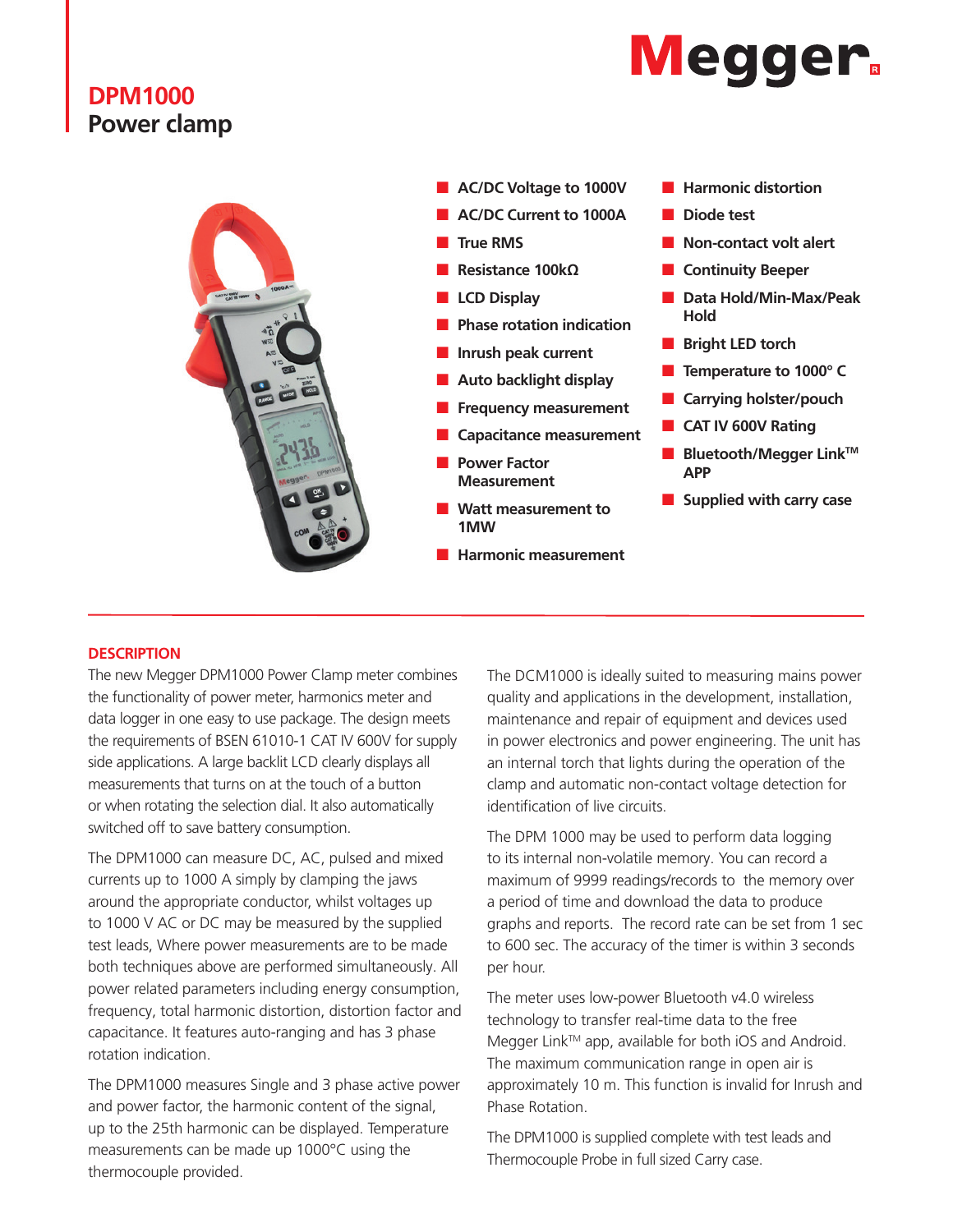# **DPM1000 Power clamp**



#### SPECIFICATIONS

| <b>ACA Range</b>     |                                            | 100A - 1000A                                   |  |  |
|----------------------|--------------------------------------------|------------------------------------------------|--|--|
|                      | Resolution                                 | 0.01A                                          |  |  |
|                      | Basic Accuracy                             | $\pm$ (1.5% +5d) at 50-500Hz                   |  |  |
|                      | Conversion Type                            | AC+DC True-RMS                                 |  |  |
|                      | <b>ACV Range</b>                           | 100V~1000V                                     |  |  |
|                      | Resolution                                 | 0.01V                                          |  |  |
|                      | <b>Basic Accuracy</b>                      | $\pm$ (1.5%+5d) at 50Hz~500Hz                  |  |  |
|                      | Input Impedance                            | $3.5M\Omega$                                   |  |  |
|                      | Overload Protection:                       | 1000V rms                                      |  |  |
| <b>DCA Range</b>     |                                            | $100A - 1000A$                                 |  |  |
|                      | Resolution                                 | 0.01A                                          |  |  |
|                      | <b>Basic Accuracy</b>                      | $\pm$ (1.5% +5d)                               |  |  |
| <b>DCV Range</b>     |                                            | 100V~1000V                                     |  |  |
|                      | Resolution                                 | 0.01V                                          |  |  |
|                      | Basic Accuracy $\pm (0.7\% + 2d)$          |                                                |  |  |
|                      | Input Impedance                            | $3.5M\Omega$                                   |  |  |
|                      | Overload Protection:                       | 1000V rms                                      |  |  |
| <b>AC+DCV Range:</b> |                                            | 100V~1000V                                     |  |  |
|                      | Resolution                                 | 0.01V                                          |  |  |
|                      | Basic Accuracy $\pm$ (1.7%+7d)             |                                                |  |  |
|                      | Input Impedance                            | $3.5M\Omega$                                   |  |  |
|                      | Overload Protection:                       | 1000V rms                                      |  |  |
| Watt:                |                                            | 10KW~1MW                                       |  |  |
| Resolution           |                                            | 1W                                             |  |  |
| <b>Power Factor:</b> |                                            | $-1.00 \sim 1.00$                              |  |  |
|                      | Resolution                                 | 0.01                                           |  |  |
|                      | <b>Basic Accuracy</b>                      | ±5d                                            |  |  |
| <b>T.H.D:</b>        |                                            | $0.1\%$ ~100%                                  |  |  |
|                      | Resolution                                 | 0.1%                                           |  |  |
|                      | Basic Accuracy $\pm$ (3.0%+10d)            |                                                |  |  |
| <b>Harmonics:</b>    |                                            | $0.1\%$ ~100%                                  |  |  |
|                      | Resolution                                 | 0.1%                                           |  |  |
|                      |                                            | Basic Accuracy $\pm$ (5.0%+10d) For order 1-12 |  |  |
|                      | $\pm$ (10.0%+10d) For order 13-25          |                                                |  |  |
| <b>Resistance</b>    |                                            | $1k\Omega - 100k\Omega$                        |  |  |
|                      | Resolution                                 | $0.01\Omega$                                   |  |  |
|                      | Basic Accuracy $\pm (1.0\% + 5\text{dgt})$ |                                                |  |  |
|                      | Overload Protection:                       | 1000V rms                                      |  |  |

|                                            |                                          | <b>Continuity Beeper:</b> <30Ω, 2.KHz tone buzzer                                  |  |  |  |  |
|--------------------------------------------|------------------------------------------|------------------------------------------------------------------------------------|--|--|--|--|
|                                            | <b>Diode Test:</b>                       |                                                                                    |  |  |  |  |
|                                            |                                          | Open Circuit Voltage $\pm$ 1.8 V max                                               |  |  |  |  |
| Capacitance                                |                                          | $4\mu$ F - 4000 $\mu$ F                                                            |  |  |  |  |
|                                            | Resolution                               | 1nF                                                                                |  |  |  |  |
|                                            | Basic Accuracy $\pm (1.9\% + 8d)$        |                                                                                    |  |  |  |  |
|                                            | Overload Protection:                     | 1000V rms                                                                          |  |  |  |  |
| Frequency Counter 20.00Hz ~ 10.00KHz       |                                          |                                                                                    |  |  |  |  |
|                                            | Resolution                               | 0.01Hz                                                                             |  |  |  |  |
|                                            | Accuracy                                 | $± 0.5% + 3d$                                                                      |  |  |  |  |
| <b>Temperature</b>                         |                                          | $-58^{\circ}$ F ~1832°F                                                            |  |  |  |  |
|                                            | Resolution 32.2°F                        |                                                                                    |  |  |  |  |
|                                            | Accuracy                                 | $\pm$ (1.0%+37.4°F)                                                                |  |  |  |  |
|                                            | Overload Protection:                     | 1000V rms                                                                          |  |  |  |  |
| <b>Sampling Rate</b>                       |                                          | 3times/sec                                                                         |  |  |  |  |
|                                            | <b>Overload Indication</b> "OL" or "-OL" |                                                                                    |  |  |  |  |
| <b>Low Battery Indication</b>              |                                          |                                                                                    |  |  |  |  |
| <b>Auto Power Off</b> 15 Minutes           |                                          |                                                                                    |  |  |  |  |
|                                            |                                          | Operating Temperature 32°F~122°F, ≦80% RH                                          |  |  |  |  |
|                                            | Storage Temperature 14°F ~ 122°C         |                                                                                    |  |  |  |  |
|                                            |                                          | Temperature Coefficient 0.2 x (Spec. Acc)/°C,<br><64.4°C or>82.4°C                 |  |  |  |  |
| International Standard IEC/EN 61243-3:2014 |                                          |                                                                                    |  |  |  |  |
|                                            | <b>Safety Standard:</b>                  | IEC 61010-1, Designed to meet<br>UL61010 Spec CAT IV 600V,<br><b>CAT III 1000V</b> |  |  |  |  |
|                                            | <b>Maximum Conductor Size</b>            | 40 <sub>mm</sub>                                                                   |  |  |  |  |
| <b>Maximum Busbar Size 61 x 12mm</b>       |                                          |                                                                                    |  |  |  |  |
| <b>Power Requirement</b>                   |                                          | AAA Size Battery 1.5V x 6                                                          |  |  |  |  |
| <b>Battery Life in hours:</b>              |                                          | 50                                                                                 |  |  |  |  |
| <b>Size</b>                                |                                          | 103mm(W) x 258mm (L)<br>x 55mm(H)                                                  |  |  |  |  |
|                                            | Weight: (with battery) 600g              |                                                                                    |  |  |  |  |

Specification subject to change without notice